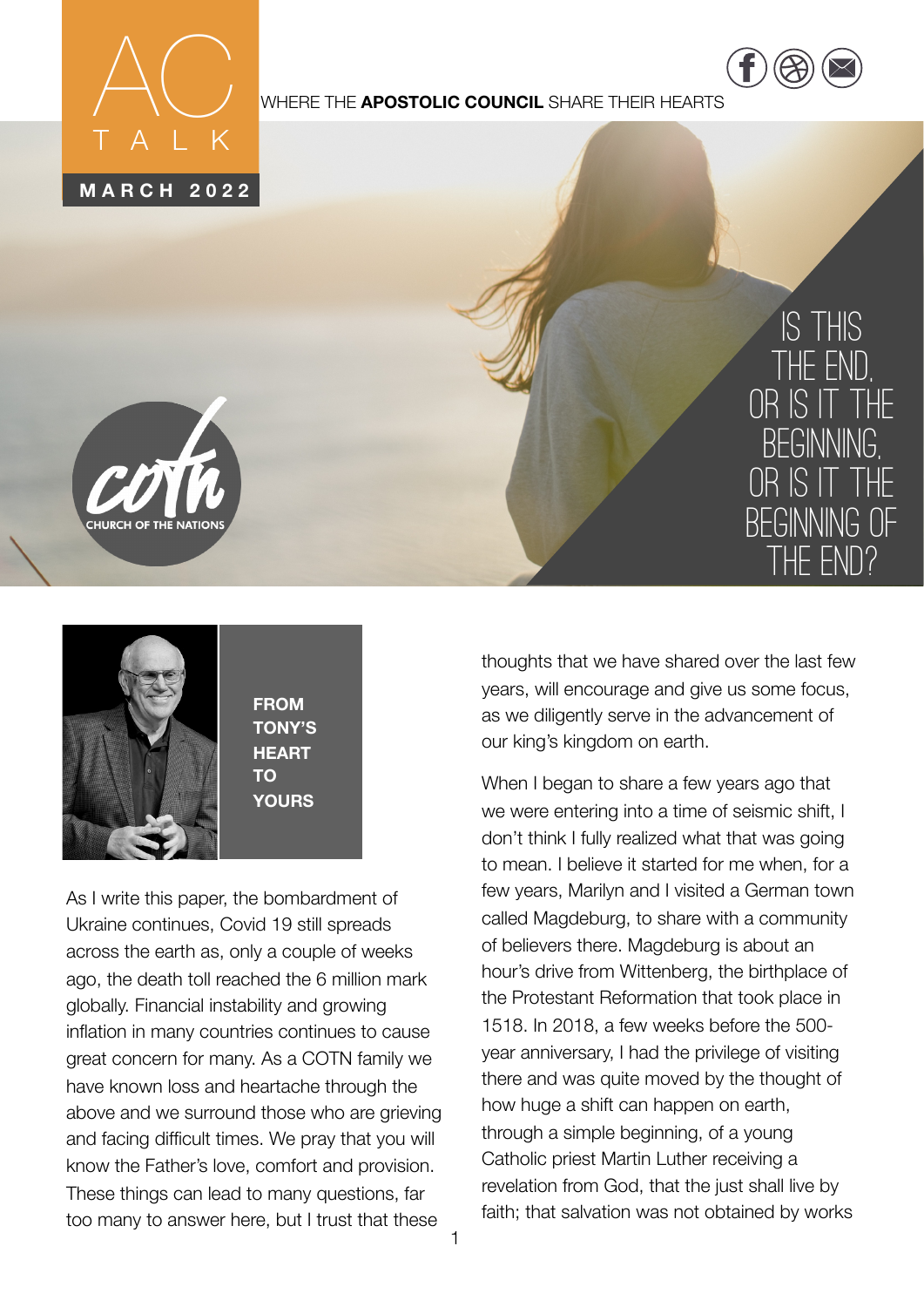or religious activity, but by simple trust in the grace of God. A seismic shift took place that radically changed the religious and political landscape of Europe and onto the world. I had held in my heart for those years a sense that around this anniversary Europe again would be on the precipice of major change. We are still watching this unfold!

Before that time and since, there have been other moments in history of seismic shift. The greatest of all was the coming of Jesus over 2000 years ago, to live, die and rise again, in order to reconcile humanity to their Heavenly father and, through this, to rebirth and usher in an age of the kingdom. The Constantine era in the early 300s was another shift, and the most recent before now, as I understand it, was the 1960's and 70's, when God broke into a time of religious and political upheaval with what we refer to as the charismatic renewal or the Jesus people revolution. It was in that time that Marilyn and I, along with many others, were thrust into our destinies. Time does not allow in an article like this, to share all that happened but, suffice to say, the church as we knew it was never going to be the same again. Since what happened then and, over the 50 to 60 years that have followed, we have gone through many seasons of blessings and waves of visitation of the Holy Spirit, as we have been equipped and prepared for the day we now live in, that can only be described as another seismic shift.

Isaiah wrote, and it is recorded in Isaiah chapter 43 verse 19: "Behold, I will do something new, now it will spring forth; Will you not be aware of it? I will even make a roadway in the wilderness, rivers in the desert. (KJV). Back in the 70's, this Scripture was put to music and we sang it fervently, declaring the new day we were living in. The Amplified Bible translates it this way: "Listen carefully, I am

about to do a new thing, now it will spring forth; Will you not be aware of it? I will even put a road in the wilderness, rivers in the desert". The Christian Standard Bible says it this way: "Look, I am about to do something new; even now it is coming. Do you not see it?"

Behold, listen carefully and look, emphasize the importance of the moment. Will you not be aware of it, do you not see it emphasizes that we can live in such a day and not be aware of or see what God is doing?"

As our heavenly father deepened our understanding of his kingdom coming to earth, another seismic shift began to take place and we are witnessing the unfolding of that right now. We are privileged to be alive in such a time as this. God has prepared us for such a time.

The Covid Pandemic has not brought about this day, but it has been a catalyst which Father has seized, to propel us into this shift. Previous shifts have often run parallel with times of great upheaval, and this one is no different.

The last shift gave birth to many church movements, as well as a deep understanding of kingdom theology. God seized the moment and, amongst all this, our COTN family was born. We were born in a time of tremendous change and "Constant change is here to stay" became our unofficial foundational slogan.

### What does a Seismic Shift do?

#### It changes the LANDSCAPE. A

Personal, economic, political, and even global change. Perhaps the world has never gone through as much change as it is currently experiencing. I have been mindful of many